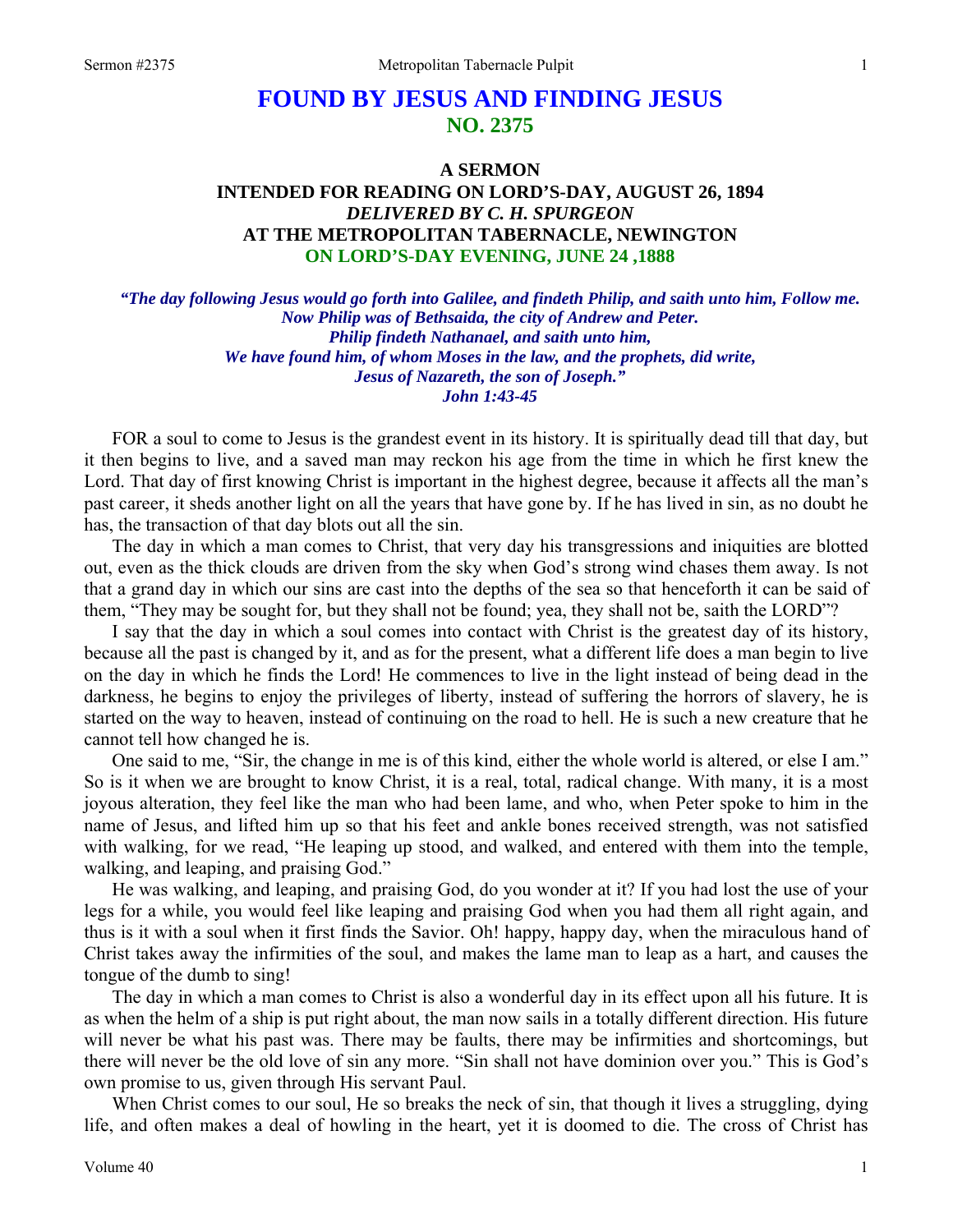broken its back, and broken its neck too, and die it must. Henceforth the man is bound for holiness, and bound for heaven.

Now, dear friends, have any of you come to Christ? I know that you have, the great mass of you, and I bless God, and so do you, that it is so with you, but if there are any of you who have never come to the Savior, I wish that this might be the night when you should find Him. I am but a poor lame preacher, you are not often troubled with the sight of one sitting down and preaching, yet I think that if I had lost my legs, and had always to lie on my back, I would like even then to preach Christ crucified, and to—

#### *"Tell to sinners round, What a dear Savior I have found."*

I do pray that some of you tonight, made to think all the more by the infirmity of the preacher, may be led to seek and to find the Savior, and then it shall be a happy day indeed for you, as it has been for so many more.

I am going to talk to you about Philip's conversion, and first I ask you to notice in our text, *the convert's description of it,* "Philip findeth Nathanael, and saith unto him, We have found him, of whom Moses in the law, and the prophets, did write, Jesus of Nazareth, the son of Joseph." That is Philip's description of it, "We have found Jesus."

It was a true description, but it was not all the truth, so in the second place, we will notice *the Holy Spirit's description of it,* "The day following Jesus would go forth into Galilee, and findeth Philip." Philip's account of the incident is that he found Christ, but the Holy Spirit's record of it is that Christ found Philip. They are both true however, although the latter is the fuller. We will talk a little about both descriptions of Philip's conversion.

**I.** First then, THE CONVERT'S DESCRIPTION OF HIS COMING TO CHRIST is given in these words, "We have found...Jesus," and what he says is perfectly true.

If any of you is saved, it will be by finding Christ, by your personally making a discovery of Him, as that man did who found the treasure that was hid in the field. There must be a search for Christ, but if there be a search after Him, we may be certain of this one thing, there will first be a consciousness of needing Him.

Philip had sought Christ, or else he would never have said that he had found Him, but before that, *Philip knew that there was need of a Messiah.* When he looked round about on the world, and on the church, he said to himself, "Oh, that the promised Messiah would come! There is great need of Him. The people need Him, the church needs Him, the world needs Him." When Philip looked into his own heart, he said, "Oh, for the coming of the Messiah! I feel that I want Him, I have urgent need of Him." Dear hearer, do you feel that you need a Savior? You never will seek Him until you do feel your need of Him.

You must recognize that there is sin in you, sin for which you cannot make atonement, sin that you cannot overcome. You must realize that you need another and a stronger arm than your own, that you need divine help, that you need One who can be your brother, to sympathize with you, and be patient with you, and yet who can be the Mighty God to conquer all your sin for you. You do need a Savior, that is the first thing that will prompt you to search for Him.

Needing a Messiah, *Philip read the Scriptures concerning Him.* He speaks about Moses and the prophets, and of what they had written concerning the promised Deliverer. O my dear hearers, if you want to find Christ, you must search the Scriptures, for they testify of Him! Oh, that you did search the Scriptures more, with the definite object of finding the Savior!

Probably the great majority of unconverted people never read their Bibles at all, or they read only just enough to satisfy their curiosity, or their conscience. Perhaps they read the Bible as a part of literature which cannot be quite ignored, but they do not take down the Holy Book, and read it carefully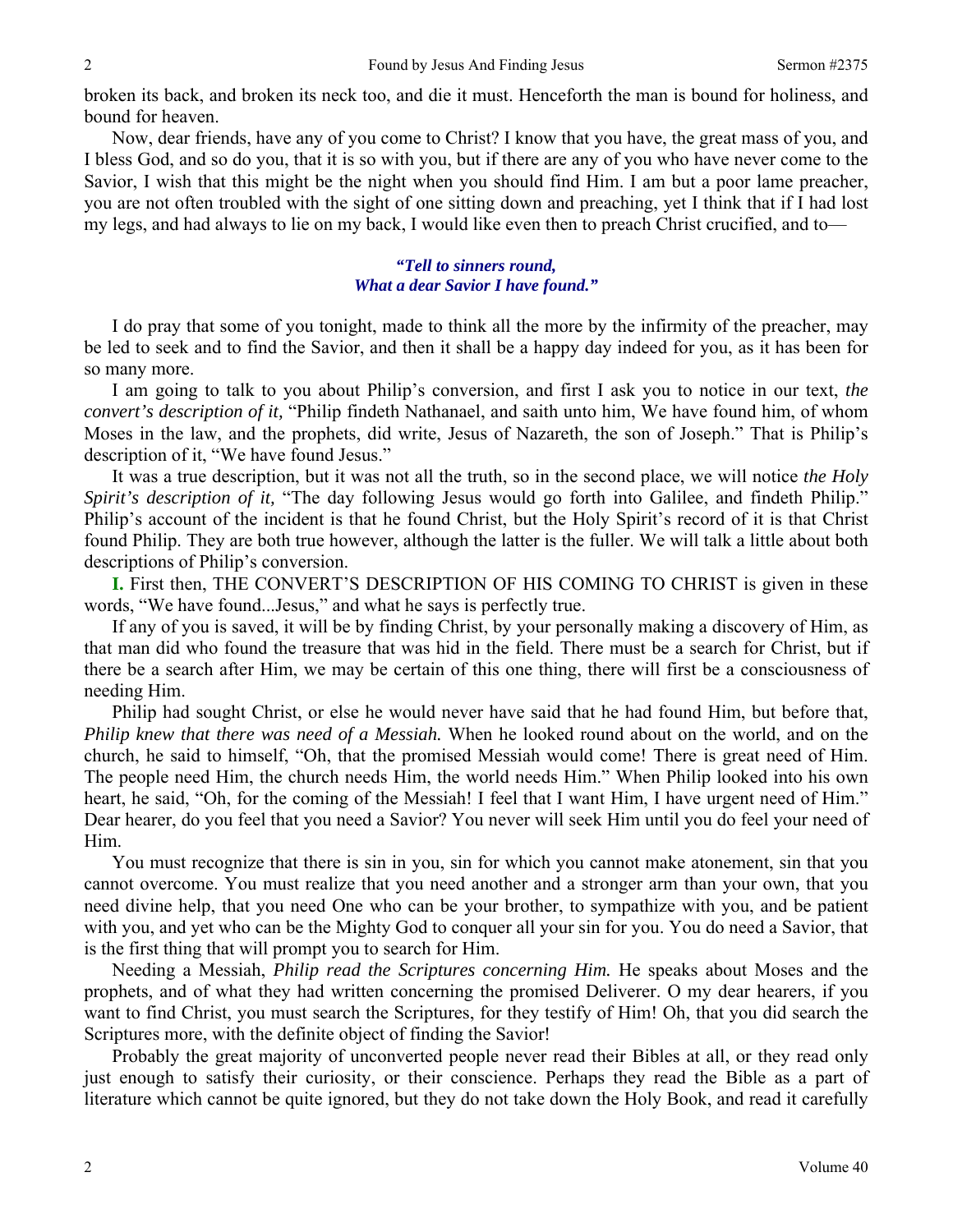and prayerfully, saying, "Oh, that I might find holiness, here! Oh, that I might find Christ here!" If they did, it would not be long before they found Jesus. Well does Dr. Watts sing—

> *"Laden with guilt and full of fears, I fly to thee, my Lord, And not a glimpse of hope appears But in Thy written Word. The volume of my Father's grace Does all my griefs assuage; Here I behold my Savior's face Almost in every page."*

He who reads the Bible with the view of finding Christ, will not be long before some passage of Scripture will seem to leap up to attract his attention, as though it were set on fire, and then it will speak to him of Jesus, whispering to him of the great sacrifice on Calvary, and speaking to his heart of divine love and mercy. Philip was a searcher after Christ in the place where Christ loves to be—in the pages of Scripture—and you must be the same if you desire to find Jesus.

But then *Philip also gave himself to prayer.* We are not told so, but we feel sure of it. He asked the Lord to reveal Christ to him, to guide him to where the Christ would be, to let him know the Christ. Oh, if you want to be saved, be much in prayer! I do not mean merely saying prayers, what is the good of that? I do not mean simply saying fine words of your own, merely for the sake of uttering them.

Prayer is communing with God, it is asking the Lord for what you really feel that you need. What wagon loads of sham prayers are shot down at God's door, as if they were so much rubbish thrown away! Let it not be so with your prayers, but speak to the Lord out of your very soul when you come to the throne of grace. I cannot give you a better prayer than the one we have been singing—

> *"Gracious Lord, incline Thine ear, My requests vouchsafe to hear; Hear my never ceasing cry; Give me Christ, or else I die.*

*"Lord, deny me what Thou wilt, Only ease me of my guilt; Suppliant at Thy feet I lie, Give me Christ, or else I die.* 

*"Thou dost freely save the lost! Only in Thy grace I trust: With my earnest suit comply; Give me Christ, or else I die.* 

*"thou hast promised to forgive All who in Thy Son believe; Lord, I know Thou cannot lie; Give me Christ, or else I die."* 

With the open Bible before you to guide your understanding, kneel down and say, "O God, graciously reveal Christ to me by Thy Holy Spirit, bring me to know Him, bring me this day to find Him as my own Savior!"

It is certain also, that *Philip realized that he might claim the Messiah for himself.* One of the things that every man, who would find the Savior, must do is to make sure of his right to come and take the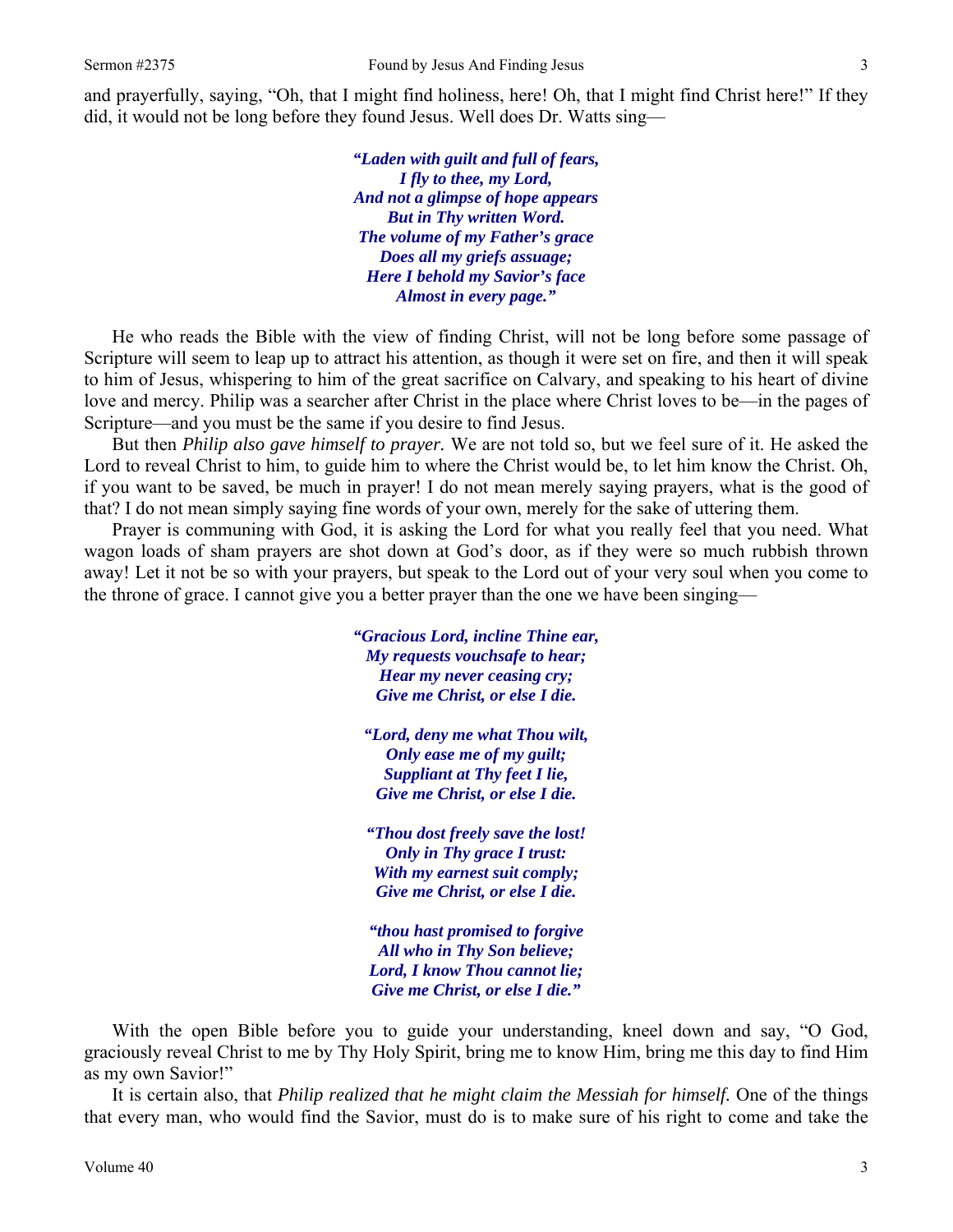Savior. The question that puzzles many is, "May I have the Savior?" My dear friends, every sinner in the world is permitted to come and trust the Savior, if he wills to do so. "Whosoever will, let him take the water of life freely." "But," asks some troubled soul, "will Christ have me?" That is not the question, the question is, "Will you have Christ?" He says, "Him that cometh to me I will in no wise cast out." It is you who cast out the Savior, not the Savior who casts you out.

The bolt to the door is on the inside, it is you who have bolted it, and it is you who must undo the bolt, and invite the Savior to enter your heart. He is willing enough to come in, wherever there is a soul that wants Him, He comes at once, therefore, do not raise any quibbling questions about whether a sinner may come to Christ, or may not come. Is he not bidden to come? We are told to preach the Gospel to every creature, and He who gave us our great commission also added, "He that believeth and is baptized shall be saved; but he that believeth not shall be damned."

*Philip accepted Christ as the Messiah.* Do you ask, "What am I to do that I may find the Savior?" Well, what you have to do is, practically, this, accept Him. If you were sick and the doctor stood before you with the medicine ready prepared, you would not say, "What am I to do with this medicine sir? Am I to rub my hand on the outside of the bottle?" You know very well that there are certain directions as to how much is to be taken and how often. What you have to do with the medicine is to take it! "But I cannot make that medicine work for my restoration." Who said you could? All you have to do is to take it.

It is just this that you have to do with Christ, take Him, accept Him, receive Him. Remember the twelfth verse of this chapter out of which our text is taken, "As many as received him, to them gave he power to become the sons of God, even to them that believe on his name." That is it, you see, receive Him, believe on His name. "But surely I am to do some good works." Certainly, you will do good works after you have received Christ, but for your soul's salvation, you are to do no good works, but simply to receive Christ.

"Oh, but I must lead a holy life!" Yes, and you will lead a holy life after you have received Christ, but in order to the leading of a holy life you must have a new heart, and to get a new heart, you have to receive Christ. He will change you, He will renew you, He will make you a new creature in Himself. What you have to do is to receive Him, and to believe on His name.

O my dear hearers, I do trust that I am speaking to some this evening who will understand what I am saying. I fear that I am addressing many who will not believe, though I may put the truth as plainly as it can be preached. You know that you may hold a candle right against a blind man's eyes, and yet he will not see even then. The Holy Spirit must open your eyes to see what is meant by this receiving Christ, or else you will not understand what you are to do.

You are not to give anything to Christ, you are to take all from Him. You are not to bring anything to Christ, you are to come to Him just as you are, and He will bring to you everything that you need. Then, when you have accepted Him by the simple act of faith, you will say with Philip, "We have found Jesus." That is the convert's description, and a very good one too, "We have found Jesus."

**II.** But now secondly, what is THE HOLY GHOST'S DESCRIPTION?

I will read to you the very words again, here they are, "The day following Jesus would go forth into Galilee, and findeth Philip." Jesus finds Philip before Philip finds Jesus, Philip finds Jesus because Jesus has found Philip.

Now notice, that *this is the previous work,* it came before Philip's own finding. Jesus would go forth into Galilee to find Philip. Dear friends, I recollect very well that after I had found the Lord, I did not at first fully understand the doctrines of grace. I had heard them preached, but I had not comprehended them. I think at the time I should have been very much puzzled with the doctrine of election, if anybody had spoken to me about it, but I was sitting down one day, gratefully reflecting on what God had done for me. I knew that my sins were pardoned, I knew that I was accepted in Christ Jesus and I knew that I was renewed in heart, and in one moment the revelation came to me, "All this is the work of God."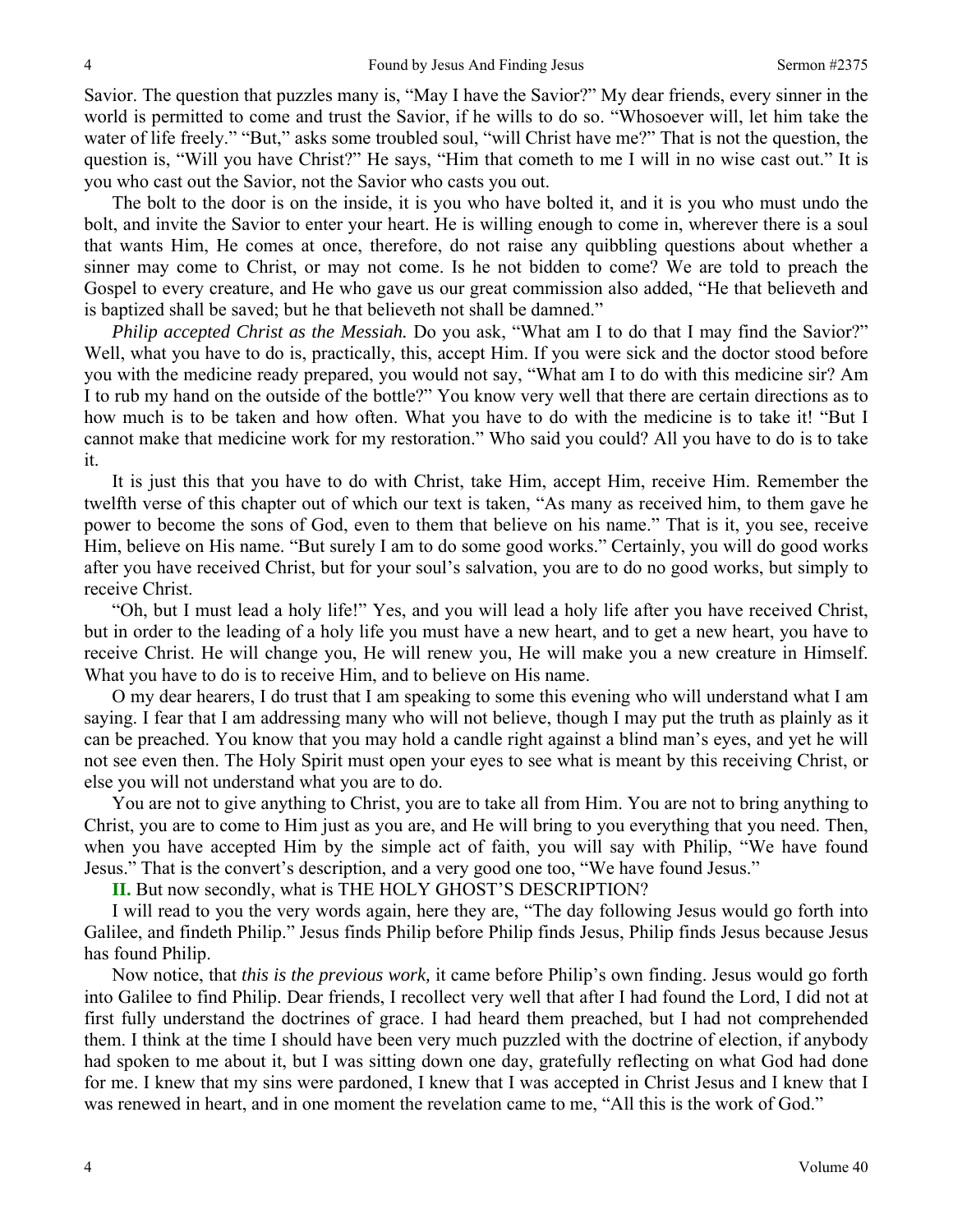The instant I saw that truth, I said to myself, "Yes, that is the fact, and God be glorified for it! But why has this great work been wrought in me?" I knew that there was no merit in me before the Lord had dealt in mercy with my soul, so I said to myself, "This is the effect of sovereign distinguishing grace."

Then I understood in a moment how it is that God begins with us, and that it is God's will and God's eternal purpose, which after all, lie deeper down than our will or our purpose, and God's will and God's eternal purpose must have the glory. What a revelation it was to me! I saw the doctrines of grace immediately, and I think that anybody who has been brought to find the Savior, and who prayerfully studies the reasons for his salvation, can see the same truth that the Lord revealed to me.

Because first of all, you began to be thoughtful, did you not? Who made you thoughtful? You would never have found the Savior if you had not become thoughtful instead of careless and indifferent. Who made you think of divine things? What influence was it which wrought upon you, and caused you to feel that you must think about eternity, and heaven, and hell? Surely it was God the Holy Ghost going forth in the name of Jesus Christ, and dealing with you in mercy.

Then you had a sense of your need and of your sinfulness. There was a time when you had no such sense, then who gave it to you? Where do you think that repentance, that sorrow for sin, that desire after Christ came from? Did all that grow in your own fallen human nature? Ah, believe me, that dunghill never brought forth such fair flowers as these! No, it was Christ who sowed the good seed in your soul, it was He who made you feel your need of Him.

Next, when you read the Bible, you understood it. You perceived that Jesus was the only Savior of sinners, you saw His fitness to meet your case, and you understood the plan of salvation. Who made you understand it? I know that it is plain enough for a child to comprehend, but no one ever does understand spiritual things except by the operation of the Spirit of God. It was the Holy Spirit who gave you the spiritual power by which you were able to grasp the simple truth concerning the way of salvation.

Then you began to pray. I have spoken of that matter already. But who taught you to pray? You had not been accustomed to real prayer, you had often had great mouthfuls of words, that was all, but now you began to cry, "God be merciful to me, a sinner!" Oh, the groaning of your spirit, and the anguish of your heart, as you cried to God! Who gave you that anguish? Who broke you all to pieces, and made every broken bone cry out for mercy? Who indeed, but Christ who wrought mightily in your soul by the power of the Holy Spirit?

And when you yielded yourself up to Christ, when you believed in Jesus, and found salvation, where did that faith come from? Is it not always the work of the Spirit of God? Is not faith the gift of God, and do you not confess that it is so in your case?

Once when I was a little child, I thought I saw a needle moving across the table, and I should have been wondering who made the needle march as it did, but I was old enough to understand that somebody was moving a magnet underneath the table, and the needle was following the magnet which I could not see.

Thus the Lord, with His mighty magnet of grace, is often at work upon the hearts of men, and we think that their desire after God and their faith in Christ, are of themselves. In a sense, the desire and the faith are their own, but there is a divine force that is at work upon them, producing these results. It is Jesus finding Philip, though Philip does not know it. Philip thinks that he is finding Jesus, but behind the veil it is Jesus finding Philip. This was the previous work.

And dear friends, *this was very delightful work for the Lord Jesus Christ.* Notice how it is put, "The day following Jesus would go forth into Galilee, and findeth Philip." O my blessed Lord, how He will go forth to find a soul! A journey is never too long for Him, and He never wastes a day. "The day following Jesus would go forth, and findeth Philip." Oh, may my Lord delight to come forth and find some of you! You are tonight in a place where He has found a good many, I pray that He may find some of you.

Perhaps you do not know how it was that you came here. You did not mean to come out tonight, but here you are in this crowd, in the thick of this great throng. My Lord has found many a precious jewel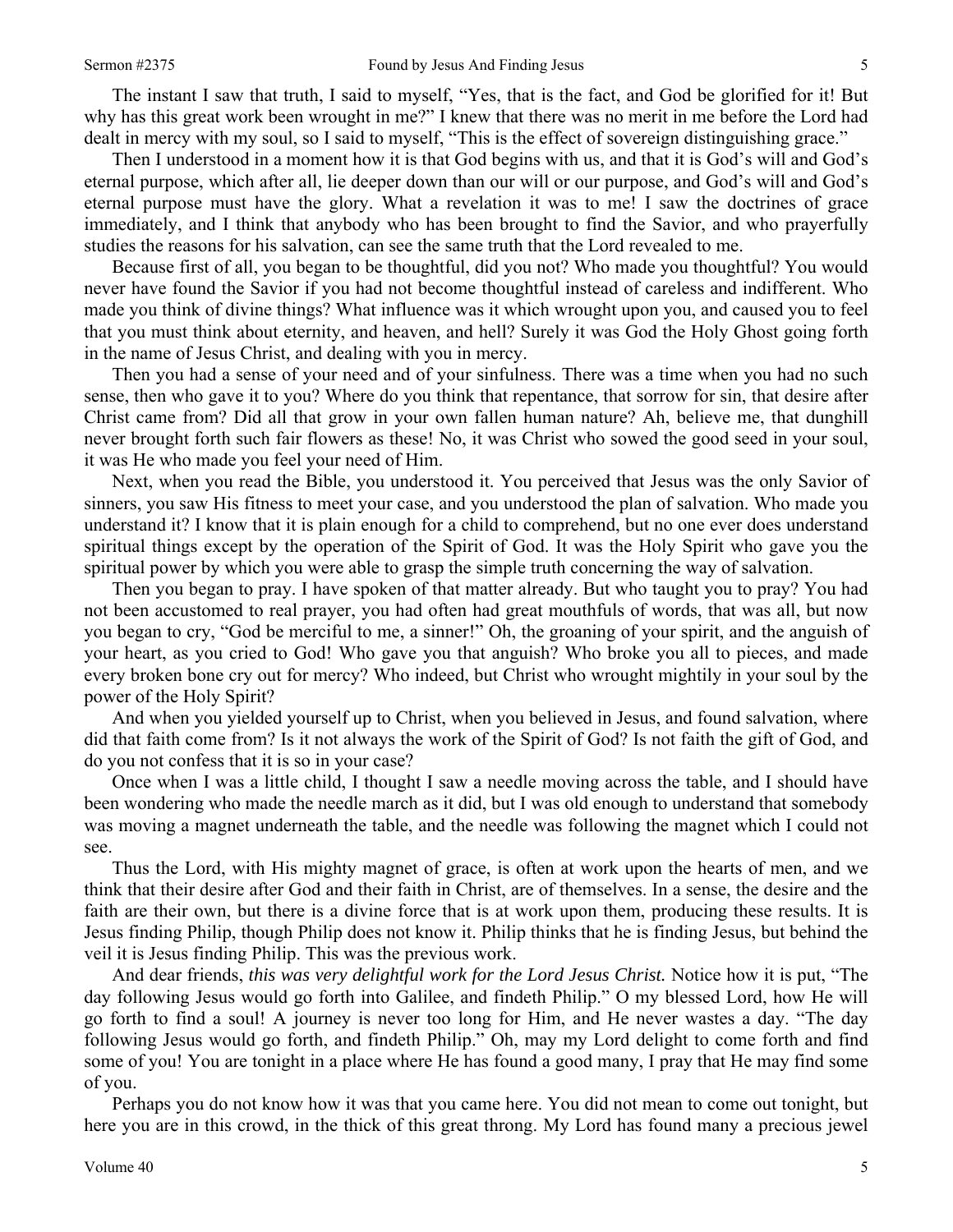here, to its own self it seemed nothing but a poor pebble, but to Him it was a diamond of the first water. O my Master, find some more of Your jewels tonight! Lord Jesus, come and find Philip, and find Mary, and then let Philip and Mary declare that they have found You!

When our dear Master goes forth to find a soul, *it is very effectual work.* He said to Philip, "Follow me," and Philip at once followed Him. Christ did not need to preach a long sermon, His discourse contained only two words, "Follow me." I will gladly end my sermon just here if my Master will preach to some of you His two-worded sermon, "Follow me," *"Follow Me,"* "Follow Me." "Come, poor soul, you do not know the way! 'Follow me.' You want some one to go before you, to be your leader, 'Follow me.' You want some one to be your shelter, your companion, your all, 'Follow me.'"

That is what you have to do, good woman. You have been worrying about what you have heard from different preachers. Christ says to you, "Follow me." That is what you have to do, young man. You have been reading those rubbishing modern thought books till you do not know whether you are on your head or on your heels. Burn them. Jesus says, "Follow me." I know that some of you have been distracted with all sorts of silly talk, let that go to the dogs. Jesus says, "Follow me."

The crucified Savior says, "Follow me." Take Him for your atonement. The risen Savior says, "Follow me." Take Him for your life. The Savior on the throne says, "Follow me." Take Him for your joy. The Savior coming in glory hereafter says, "Follow me." Take Him to be your hope. "Follow me." "Follow me," that is the text for tonight, and that is the sermon too. Jesus said to Philip, "Follow me," and Philip followed Him directly, and he not only followed Christ himself, but he began immediately to try to get others to follow Him.

Please to notice also that *Philip was found by Christ in a very different way from the other disciples.*  Two of them had been found through the teaching of John the Baptist, but Philip had apparently had no teaching. Another of the little company had been found through the private call of his brother. Philip may not have had any relative or friend to speak to him, but the Savior just said to him, "Follow me," and he followed Him.

Dear friends, do not begin comparing your conversion with somebody else's. If the Lord Jesus Christ calls you and says to you, "Follow me," and you follow Him, if there never was another soul converted in exactly the same way, it does not matter at all! If you have come to Him, if you have trusted in Him, you are saved.

The pith of all that I have to say is this. Do not get to worrying yourselves, as some of you do, about God's eternal purpose, and about the secret working of the Holy Spirit, and about how this can be consistent with your following Christ when He bids you. They are perfectly consistent. Some persons have asked me at times to reconcile these two things, and I have said to them, "Very well, tell me the difficulties, and I will reconcile them." It would be quite as easy to state them as to meet them, for in fact there are none.

"Oh but," says one, "you tell me to believe in Christ, and yet you constantly preach that faith is the work of the Spirit of God." I know that I do. "You say that God has a chosen people." Yes, I do. "And yet you say that men are to choose Christ?" I do. "Well, how do you reconcile those two things?" Show me that there is any difficulty about the two things, and then I will reconcile them. You imagine the difficulty, for there is none in reality, there does not exist any in practical life.

I believe that God has predestinated whether I am going down to the Lord's supper at the close of this service, but I shall go down as well as my legs can carry me. "Oh," say you, "you make it out to be a matter of your own free will?" Yes, I do. "And yet you believe it to be God's eternal purpose?" Yes, I do. "Well then, reconcile the two things." Again I say that there is no difficulty in the case, there is nothing to be reconciled, for both statements are true.

You might as well ask me to reconcile the land and the water, or to reconcile the dog star, Sirius, and a farthing rushlight. There is no quarrel between them, and I have no time to waste on needless argument. Come you to Christ, and if you do, it will be because the Holy Spirit draws you. If you find the Savior, it will be because the Savior first found you. Perhaps, in heaven, you may see some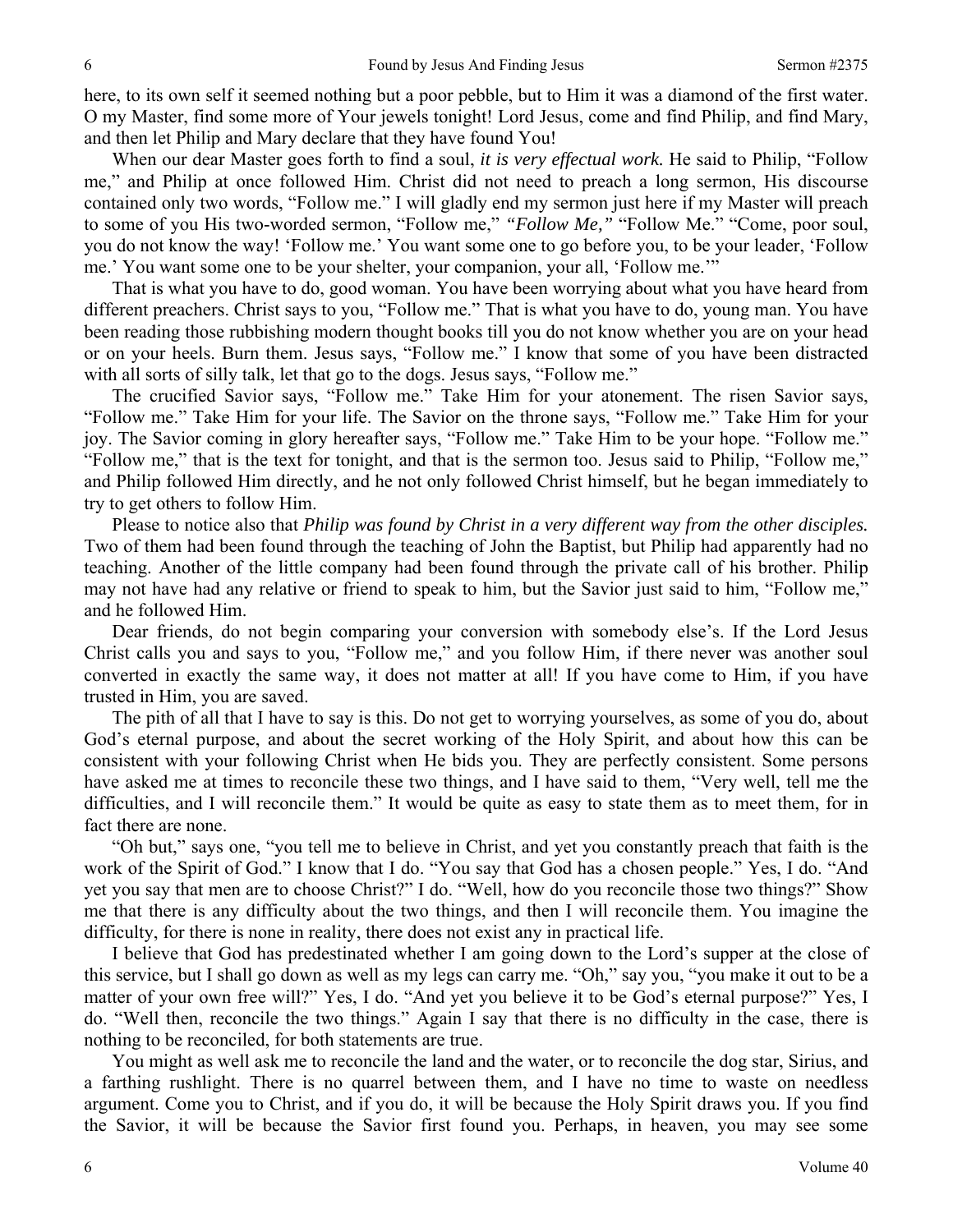difficulties and get them explained, down here you need not see them, and you need not ask to have them explained.

Salvation is all of God's grace, from first to last, yet is it true that the grace of God leads men to do what Moses did, according to our subject this morning [See sermon #2030, Moses—His Faith and Decision]—to make a choice, and to choose rather to suffer affliction with the people of God than to enjoy the pleasures of sin for a season. God grant that you may make an equally wise choice!

I have done when I have said this one thing more. Philip, and Peter, and Andrew, were all of Bethsaida, "Now Philip was of Bethsaida, the city of Andrew and Peter." These three good men, these three apostles, were all of Bethsaida. That ought to be some comfort to many of you my dear hearers, because there are numbers of you who are here tonight, who are of Bethsaida. Sitting all round me, I see people who, I believe, are of Bethsaida. "Oh!" say you, "we were never there in all our lives."

Listen. Bethsaida was one of the places in which Christ had done many of His mighty works, and you remember that when the people repented not, Jesus uttered over them that sad lamentation, "Woe unto thee, Chorazin! woe unto thee, Bethsaida! for if the mighty works which were done in you, had been done in Tyre and Sidon, they would have repented long ago in sackcloth and ashes. But I say unto you, It shall be more tolerable for Tyre and Sidon at the day of judgment than for you. And thou, Capernaum, which art exalted unto heaven, shall be brought down to hell: for if the mighty works, which have been done in thee, had been done in Sodom, it would have remained until this day. But I say unto you, That it shall be more tolerable for the land of Sodom in the day of judgment, than for thee."

Now, there are some of you here who have heard the Gospel for many years, and have seen the power of the grace of God in your families, and it will be more tolerable for Tyre and Sidon, and for Sodom and Gomorrah, in the day of judgement, than it will be for you, inasmuch as you have rejected the Savior. But as there were these three men, Philip, and Peter, and Andrew, who were of Bethsaida and I should think that the home of James and John was not very far off from the same place—why should not you come to Christ? Why should not you become members of His church, and if it be the Lord's will, preachers of His Word? God grant that it may be so!

Oh, how I long in my soul for the salvation of every one of you! Many of you who have come here tonight, are strangers to me. I trust that you will not be strangers to my Master. Tonight, I pray you, here in the very heat of midsummer, ere the harvest shall be past, and the summer shall be ended, "Seek ye the LORD while he may be found, call ye upon him while he is near: let the wicked forsake his way, and the unrighteous man his thoughts: and let him return unto the LORD, and he will have mercy upon him; and to our God, for He will abundantly pardon." Receive Christ, trust in Him. God grant that you may do so, for Jesu's sake! Amen.

#### **EXPOSITION BY C. H. SPURGEO**

### *JOHN 1:29-51*

#### **Verse 29.** *The next day—*

This chapter is a record of the events that occurred on different days. Sometimes God does great things in a single day—one extraordinary day may have more in it than a hundred ordinary years. It is well for us to try to live by the day, and not to let any day pass without some good action having been done in it. Let us never have to cry, "I have lost a day."

**29.** *John seeth Jesus coming unto him, and saith, Behold the Lamb of God, which taketh away the sin of the world.* 

We ought never to be slow in delivering such a message as that which John the Baptist uttered. I do not wonder that as soon as ever John knew that Jesus was the Messiah, he told the good news to others. Have you found Jesus? Tell your brother tonight, or if not tonight, go as soon as you can, and bid him, "Behold the Lamb of God, which taketh away the sin of the world."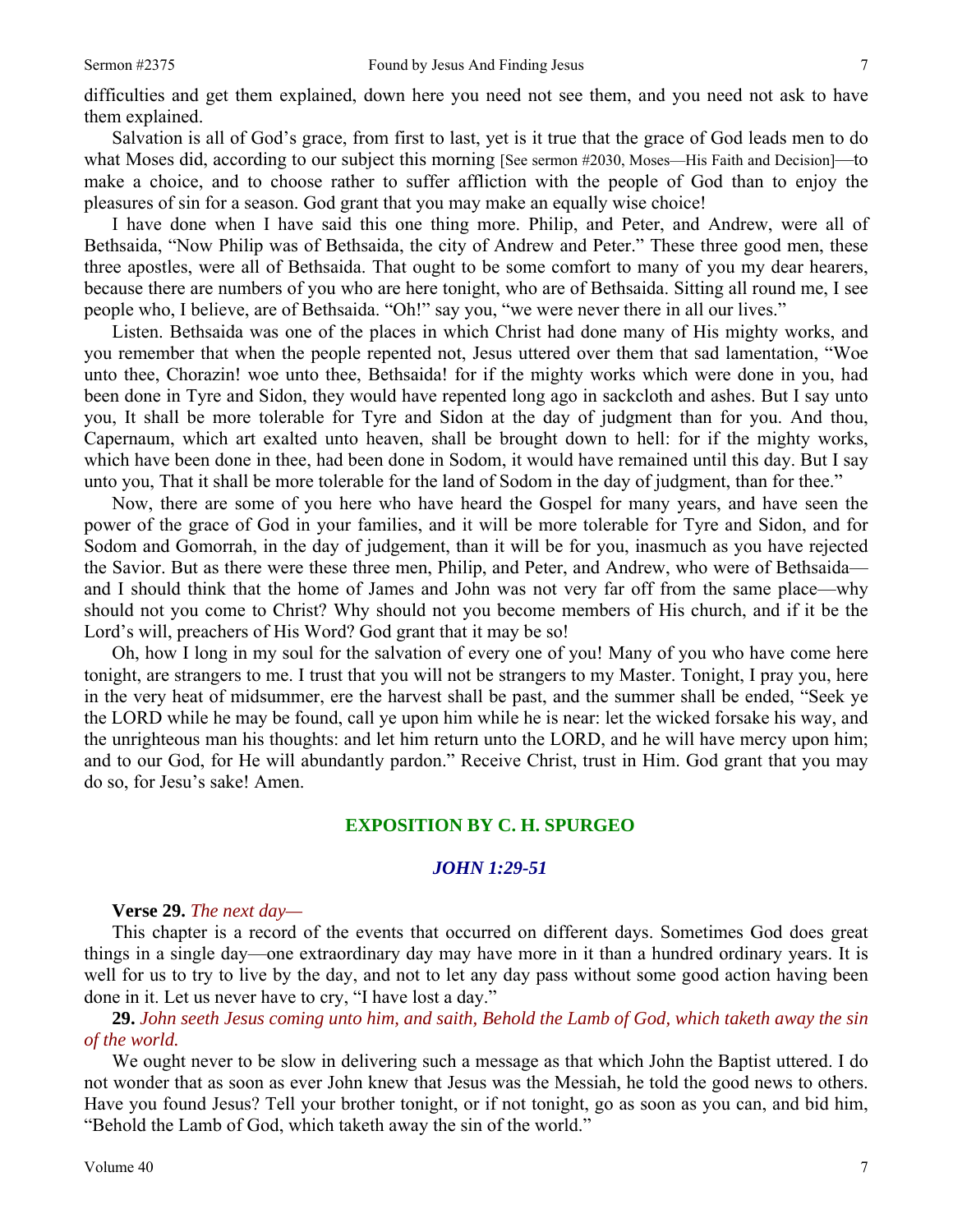**30-34.** *This is he of whom I said, After me cometh a man which is preferred before me: for he was before me. And I knew him not: but that he should be made manifest to Israel, therefore am I come baptizing with water. And John bare record, saying, I saw the Spirit descending from heaven like a dove, and it abode upon him. And I knew him not: but he that sent me to baptize with water, the same said unto me, Upon whom thou shalt see the Spirit descending, and remaining on him, the same is he which baptizeth with the Holy Ghost. And I saw, and bare record that this is the Son of God.* 

John was acquainted with Jesus, for they were related to one another, and were brought up together, but he did not officially know Him as the Messiah until He saw the Holy Spirit descending and remaining on Him, for that was the Lord's token by which he was to recognize Him. He refused, therefore, to follow any knowledge or judgment of his own. He would not know Jesus as the Christ until he saw the private mark for which the Lord had told him to look. As soon as he saw that, then John said that he knew Him, and as soon as he thus knew Him, he began to preach Him.

Has the Lord given you in your soul a token that Christ is your Savior? Do you know Him by the witness of the Holy Ghost? Then go and speak of Him to others, and like John, say, "Behold the Lamb of God." Let this be your one business between here and heaven.

**35-36.** *Again the next day after John stood, and two of his disciples; and looking upon Jesus as he walked, he saith, Behold the Lamb of God!* 

"Again the next day." See how the evangelist goes by days in his record. John preached the same sermon two days running, and if you proclaim Christ and Him crucified, you may preach Him two hundred days running, but you will never preach Him too often. If you preach Christ as the Lamb of God, the great Sin-bearer, you may be always at that blessed work. There are some who very seldom preach Christ as bearing the sin of men, so that others of us must do it all the oftener to make up for their shortcomings. As for me, I can say with Charles Wesley—

> *"His only righteousness I show, His saving truth proclaim; 'Tis all my business here below, To cry, 'Behold the Lamb!'"*

#### **37.** *And the two disciples heard him speak, and they followed Jesus.*

It is hard preaching when you preach away your congregation, but John did this deliberately. He wished these two no longer to be his disciples, but to become the disciples of Jesus. He had mastered the meaning of his own words, "He must increase, but I must decrease," and he was quite willing that it should be so, "The two disciples heard him speak, and they followed Jesus."

**38-39.** *Then Jesus turned, and saw them following, and saith unto them, What seek ye? They said unto him, Rabbi, (which is to say, being interpreted, Master,) where dwellest thou? He saith unto them, Come and see.* 

He gave them a full invitation to come to the place where He tarried, and see for themselves. That is what Jesus still says, "Come and see." If any of you want to know Him, "Come and see." You are perfectly welcome to "Come and see" all that Jesus has to show you.

**39.** *They came and saw where he dwelt, and abode with him that day: for it was about the tenth hour.* 

The best part of that day was the portion which they spent with Jesus, it was the best day they had ever enjoyed, for they lived with Jesus. It was also the beginning of better days for these two disciples, for having once lived with Jesus, they learned never to live without Him. Oh, that we also may abide with Him!

**40-41.** *One of the two which heard John speak, and followed him, was Andrew, Simon Peter's brother. He first found his own brother Simon, and saith unto him, We have found the Messias, which is, being interpreted, the Christ.*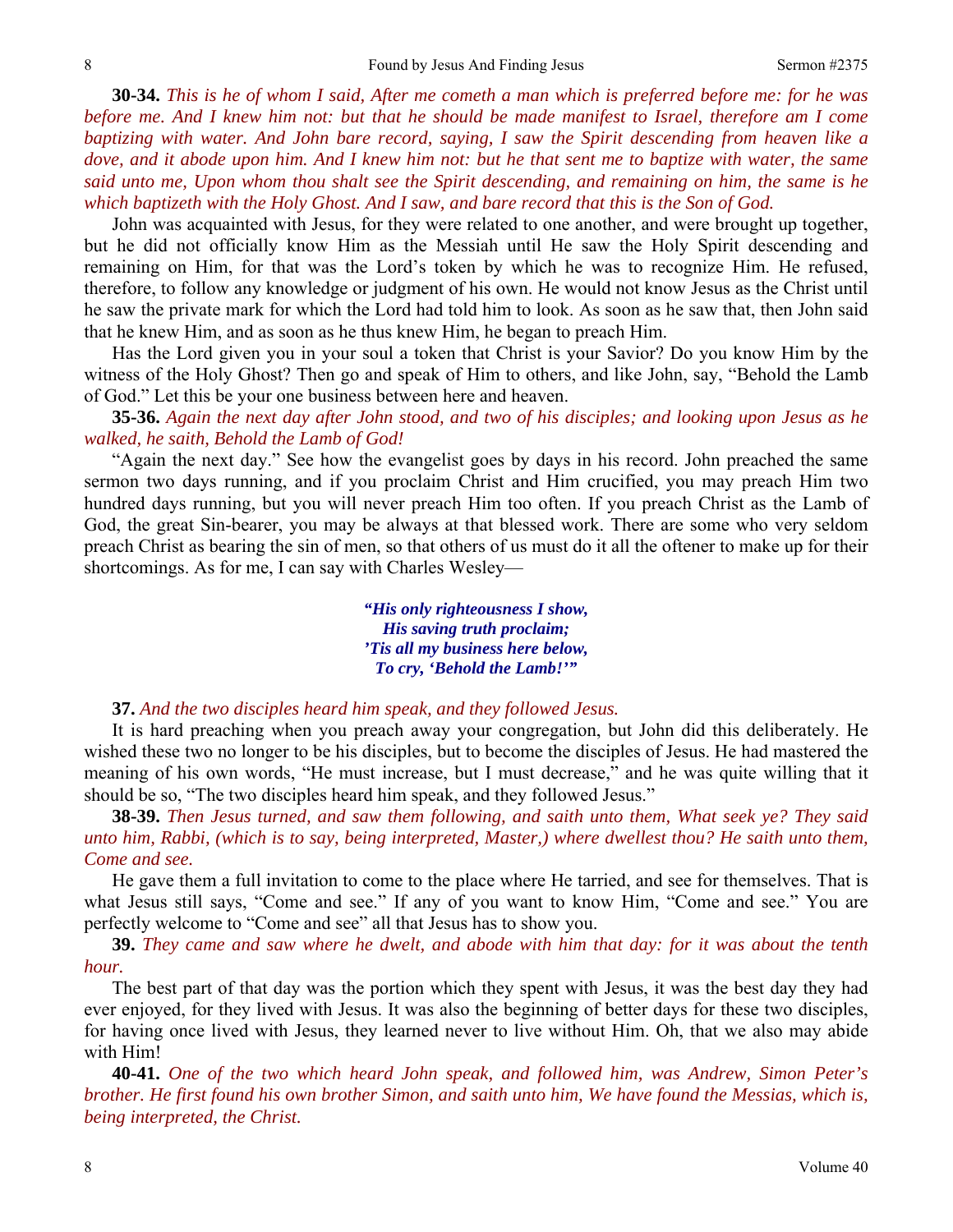Where should missionary work begin? A brother should begin with his brother. It is all very well to have a desire to go to the heathen in Africa, but you had better begin work as a missionary in England, and then go to Africa. He who cannot win his brother is not likely to win anybody else. "He first findeth his own brother Simon," this Andrew, who was afterwards to bring so many to Christ, must begin at home and succeed there. If we are not faithful with one or two relatives, how can God trust us with a pulpit and a congregation?

**42.** *And he brought him to Jesus. And when Jesus beheld him, he said, Thou art Simon the son of Jona:* 

"Simon, son of a dove, your name may point you out as being timid, mind where you do wing your flight."

**42.** *Thou shalt be called Cephas, which is by interpretation, a stone.* 

Something more solid than the son of a pigeon, something more stable than the son of a dove. Christ changes men's names, and changes their natures too. He can make the most fickle of us to become firm and steadfast. Oh, that He would thus work by His grace upon us!

**43-44.** *The day following Jesus would go forth into Galilee, and findeth Philip, and saith unto him, Follow me. Now Philip was of Bethsaida, the city of Andrew and Peter.* 

"The day following." See, friends, what a wonderful chapter this is. There is a book called, The *Book of Days,* I call this chapter the chapter of days. Every day seems memorable for some great event.

"Bethsaida, the city of Andrew and Peter," was a poor, miserable village, but God greatly honored it. Great works often begin in little places. The best of beings came out of the despised town of Nazareth, and three of the best of men, Philip, Andrew, and Peter, came out of Bethsaida.

**45.** *Philip findeth Nathanael, and saith unto him, We have found him, of whom Moses in the law, and the prophets, did write, Jesus of Nazareth, the son of Joseph.* 

True faith may make blunders. Jesus was not the son of Joseph, except by reputation, and He was Jesus of Bethlehem quite as much as He was Jesus of Nazareth, but true faith is accepted of God even though it makes some mistakes. It believes God's Word, and it believes God's Son, and therefore it shall be accepted.

**46.** *And Nathanael said unto him, Can there any good thing come out of Nazareth? Philip saith unto him, Come and see.* 

Christ had said, "Come and see." Now Philip used the same words, "Come and see." It is always right to follow the example that the Lord Jesus has set for us.

**47-48.** *Jesus saw Nathanael coming to him, and saith of him, Behold an Israelite indeed, in whom is no guile! Nathanael saith unto him, Whence knowest thou me?* 

You may remember that a short time ago, I preached a sermon upon Nathanael [See sermon #2021, Nathanael—Or the Ready Believer and His Reward]. He was a kind of Jewish John Blunt, a man who always spoke his mind. He had a mind, and he had a mind to speak it, and he spoke his mind. So the moment that Christ spoke of him, he asked, "Whence knowest thou me?" He was conscious that Christ did know him, and being a man who was altogether free from cunning and craftiness, he pointedly asked how Christ came to know him.

**48.** *Jesus answered and said unto him, Before that Philip called thee, when thou wast under the fig tree, I saw thee.* 

What was he doing under the fig tree? Jesus knew, and Nathanael knew, but nobody else knew, and perhaps nobody else ever will know. That was a secret between Christ and Nathanael. He was doing something there that he regarded as quite private, and the Savior's allusion to his being under the fig tree was the plainest proof he could have of Christ's divinity. "Oh," thought he, "He who can remind me of that secret transaction must be God."

**49-50.** *Nathanael answered and saith unto him, Rabbi, thou art the Son of God; thou art the King of Israel. Jesus answered and said unto him, Because I said unto thee, I saw thee under the fig tree, believest thou? thou shalt see greater things than these.*